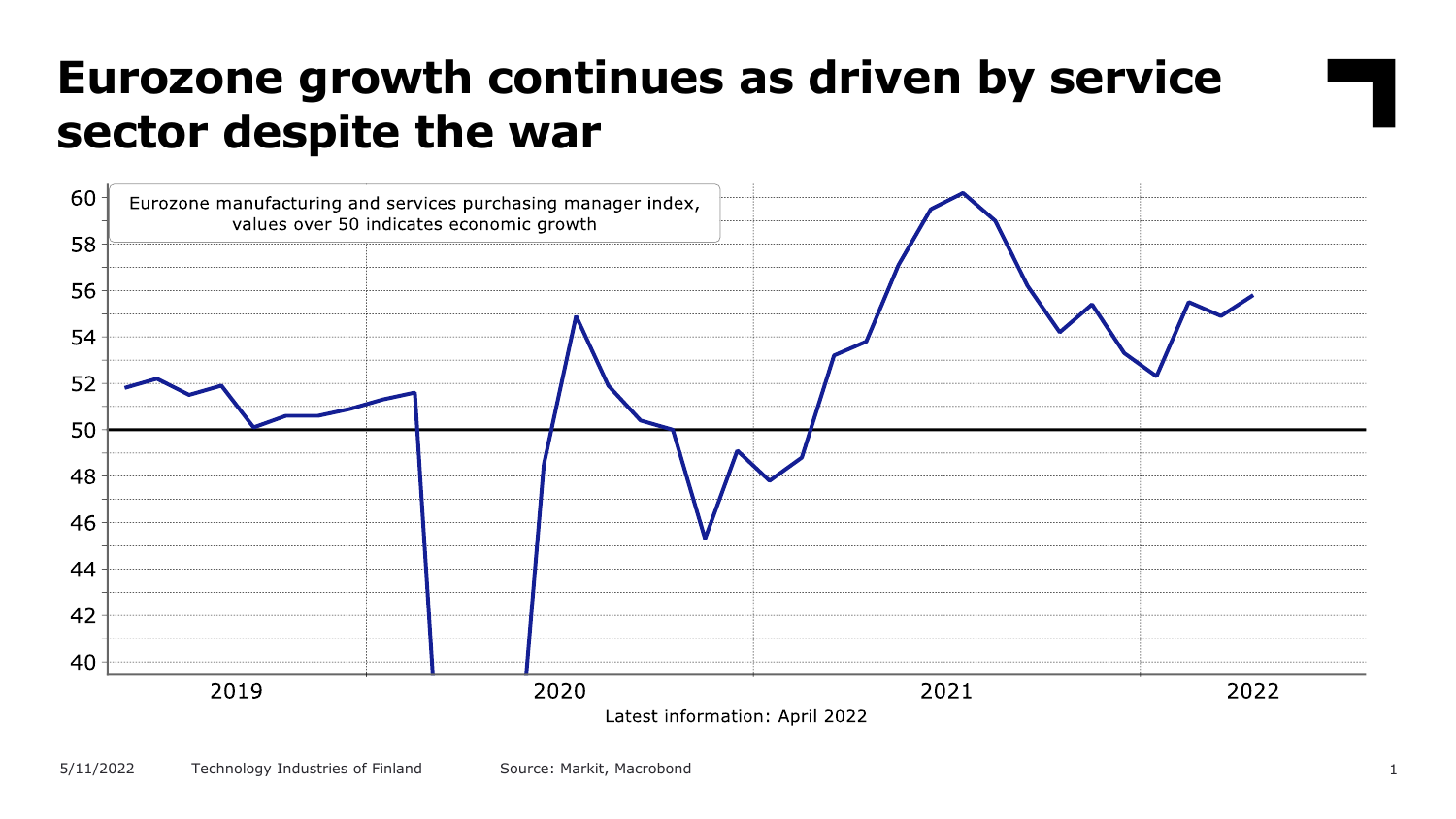# **In manufacturing industry situation and outlook has deteriorated**

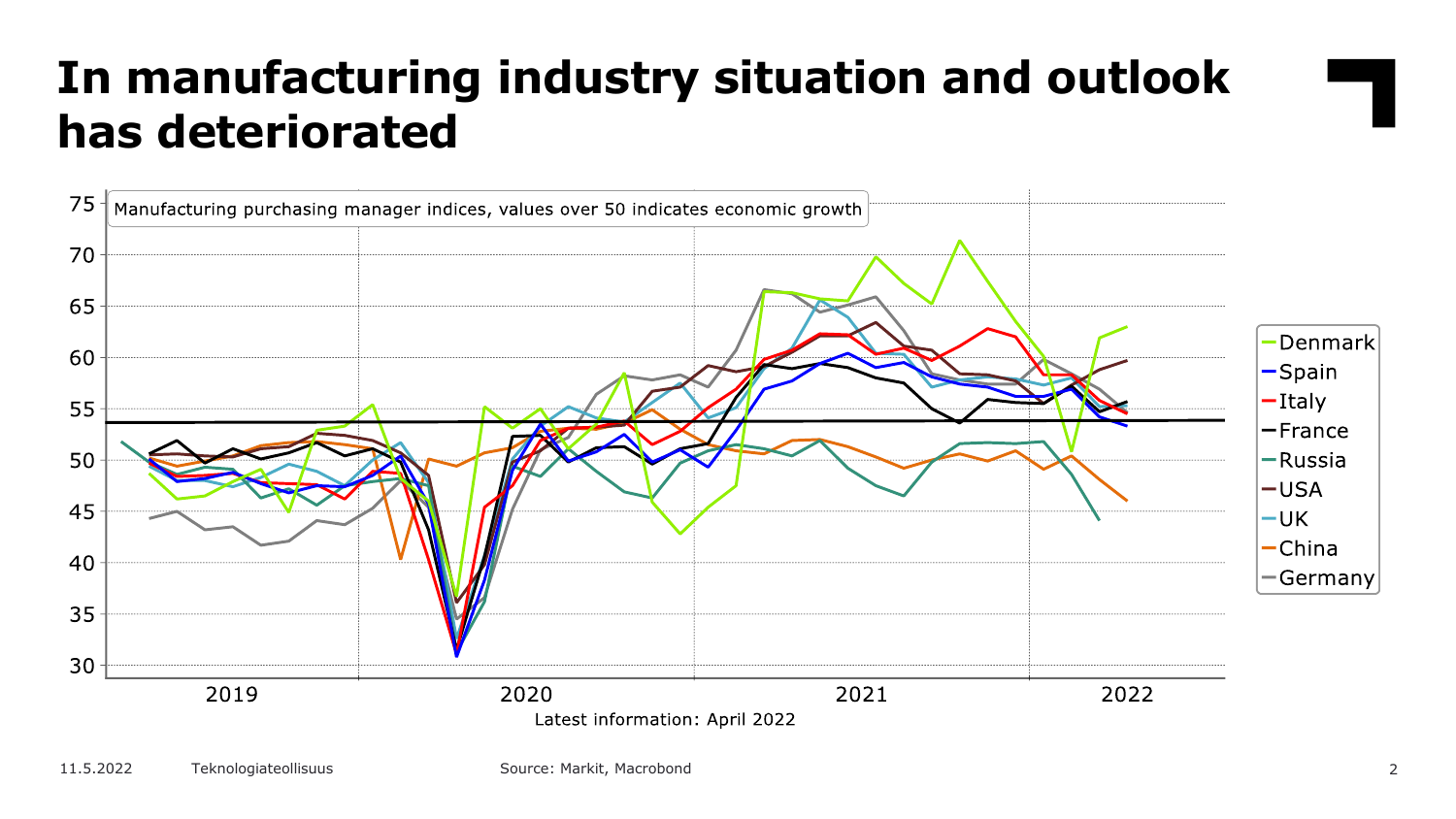# **Companies estimates of the development of production volumes anticipate continued growth**



Number of answers by group:

All: 580, Manufacturing: 455, Service sector: 125, , 0-50: 332, 51-250: 186, 251-500: 32, over 500: 30.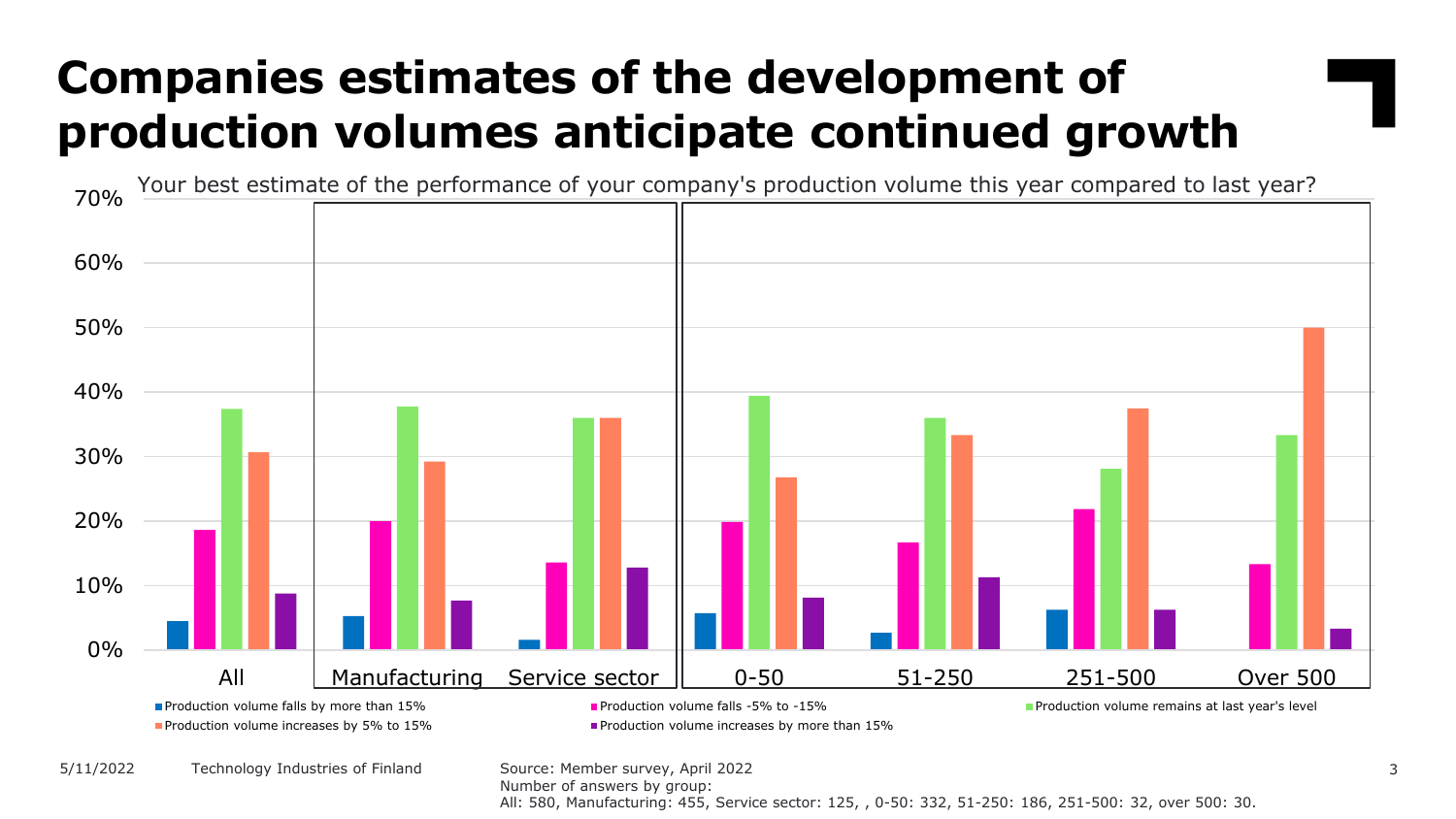#### **Negative effects of war on investments, but still few investment cancellations**



In almost no way Plans have been put on hold but not yet cancelled Plans have already been cancelled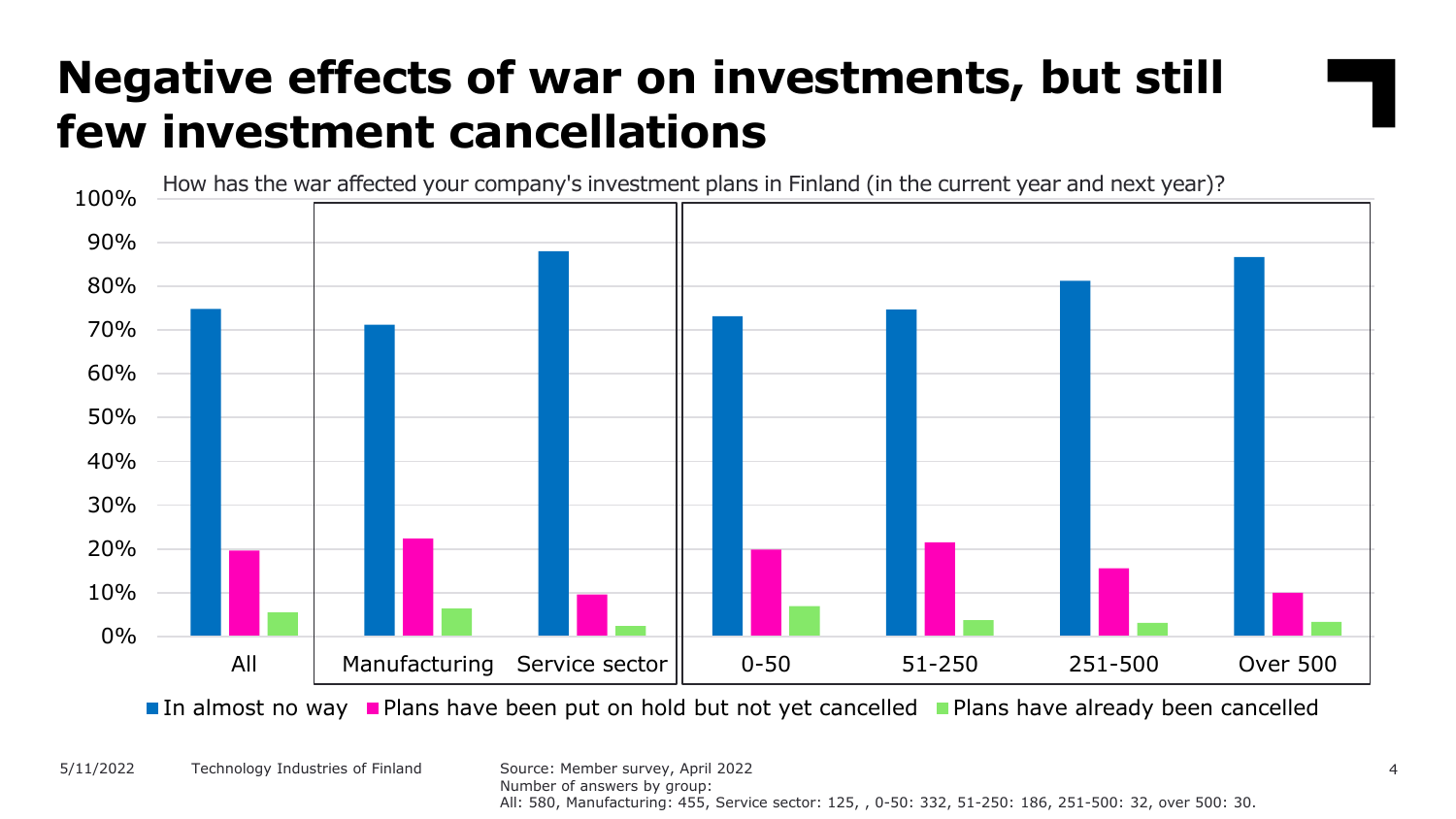# **The war has greatly eroded access to raw materials and components**

How has the availability of raw materials and components generally developed since the Russian invasion from the perspective of your company so far?



The question is not relevant to our company (no product production).

Compared to the pre-war situation, availability has deteriorated significantly. **Compared to the pre-war situation, there has been a slight deterioration in availability.** No substantive change compared to the pre-war situation. And in the state of the pre-war situation.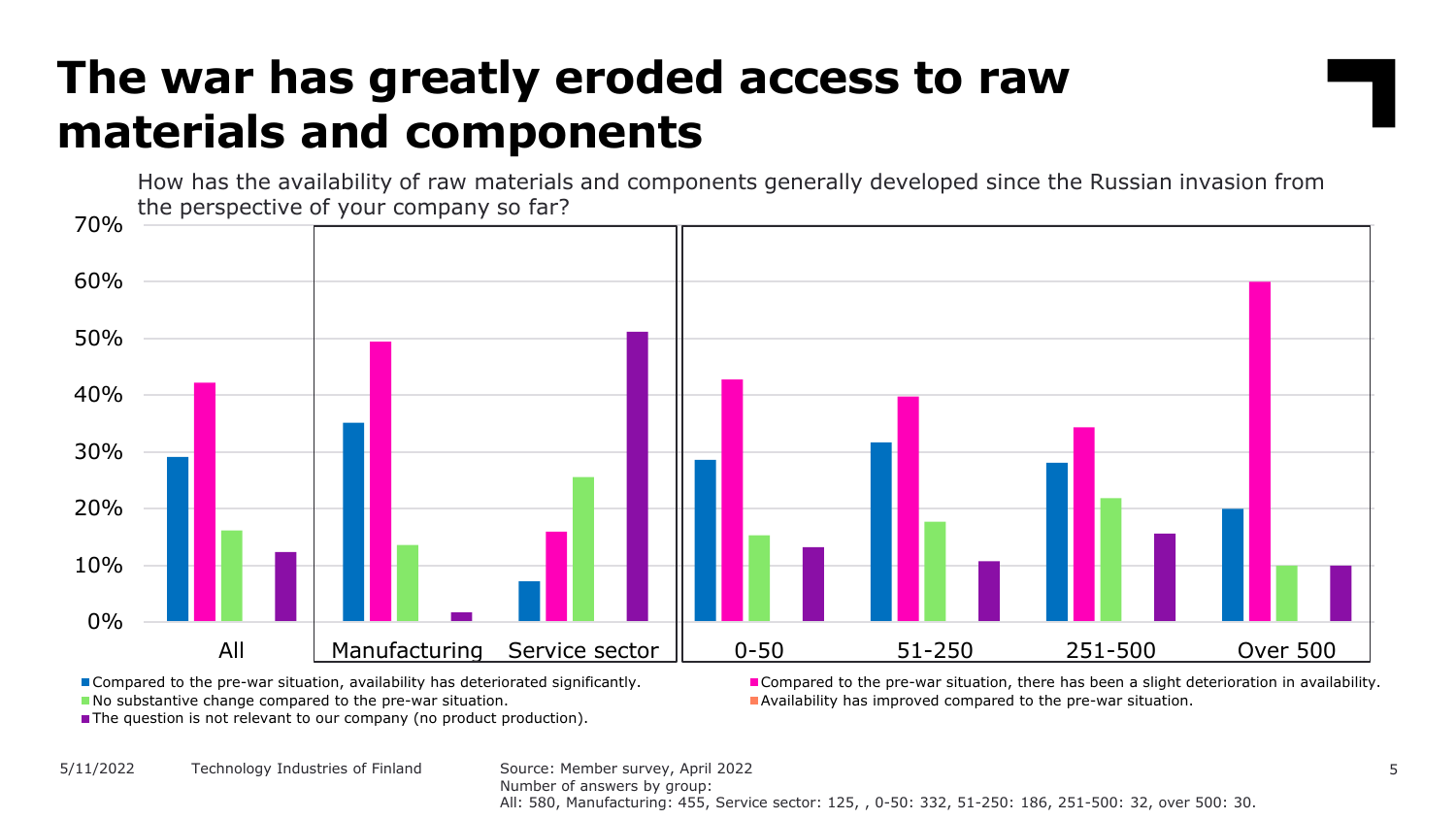# **Strong increase in input prices puts strain on companies' profitability**



All: 580, Manufacturing: 455, Service sector: 125, , 0-50: 332, 51-250: 186, 251-500: 32, over 500: 30.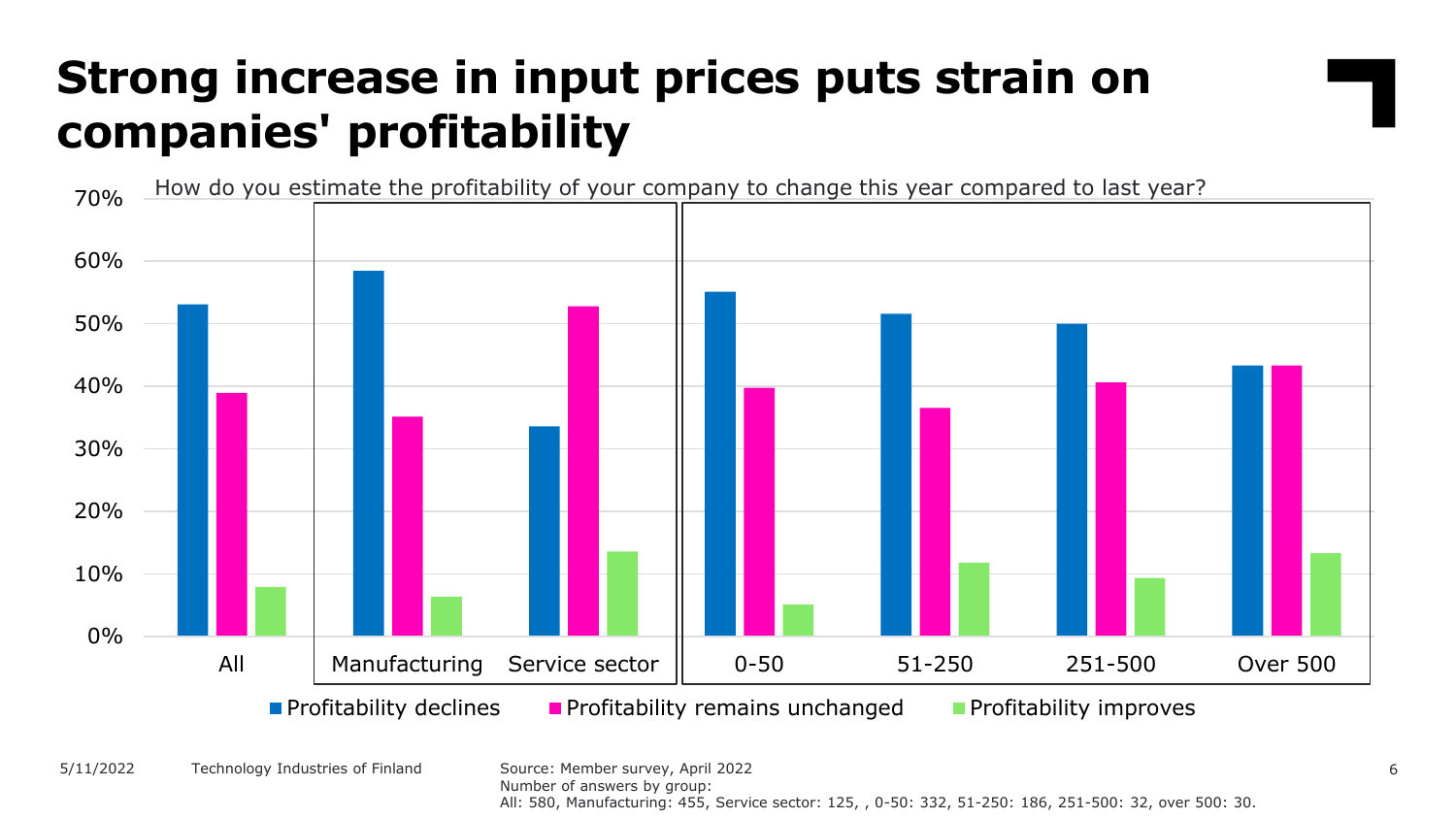#### **Tender requests\* received by the technology industry companies in Finland**



months ago". Balance figure = the share of companies receiving more requests - the share of companies receiving less requests. Positive balance figure indicates that demand has improved when compared to a situation three months ago.

Source: The Federation of Finnish Technology Industries' order book survey's respondent companies 7 The last questionnaire in April 2022. Technology Industries of Finland 5/11/2022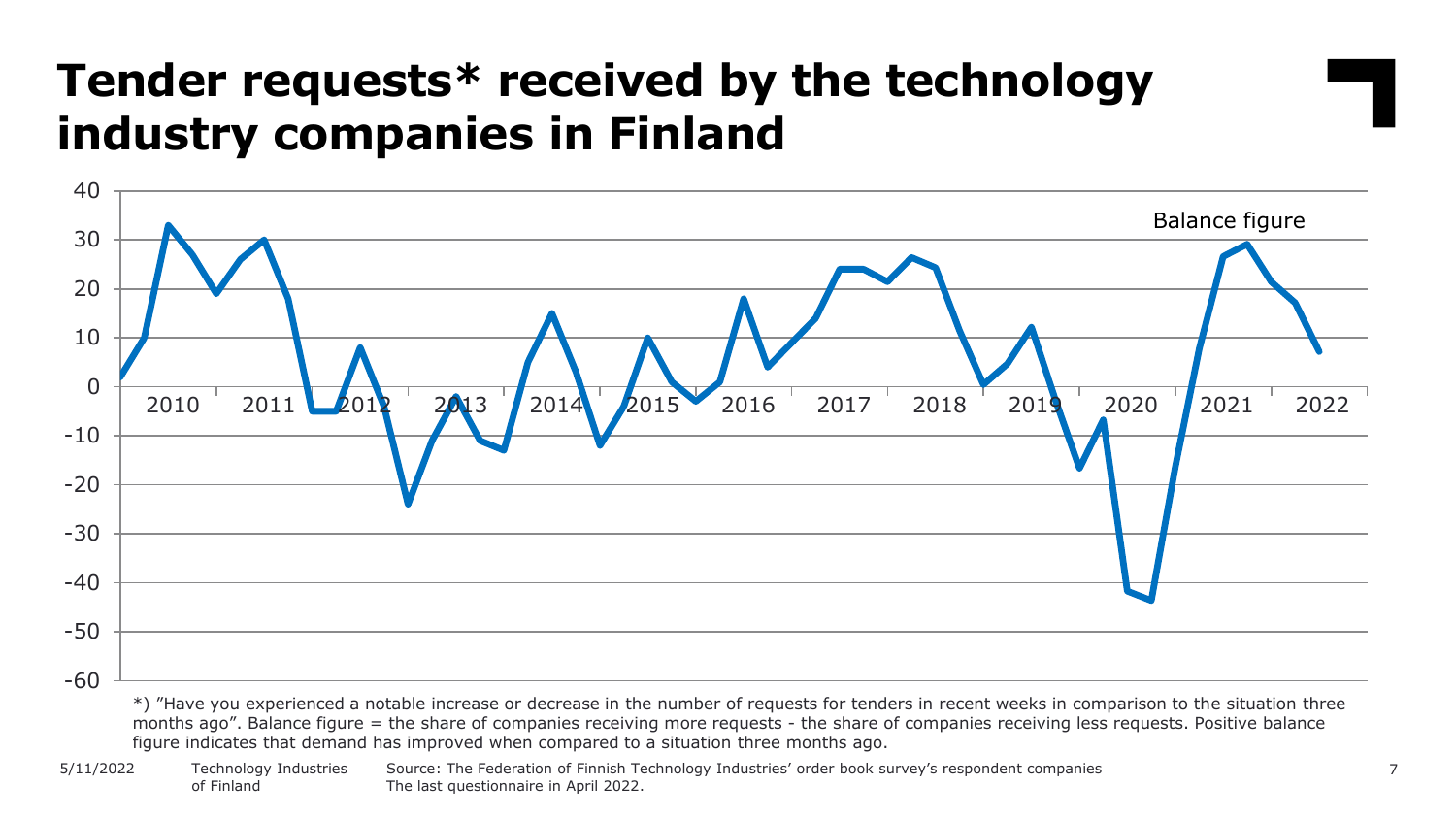# **Turnover of the Technology Industry in Finland**



information technology 19 %, metals industry 13 %, consulting engineering 8 %

Source: Macrobond, Statistics Finland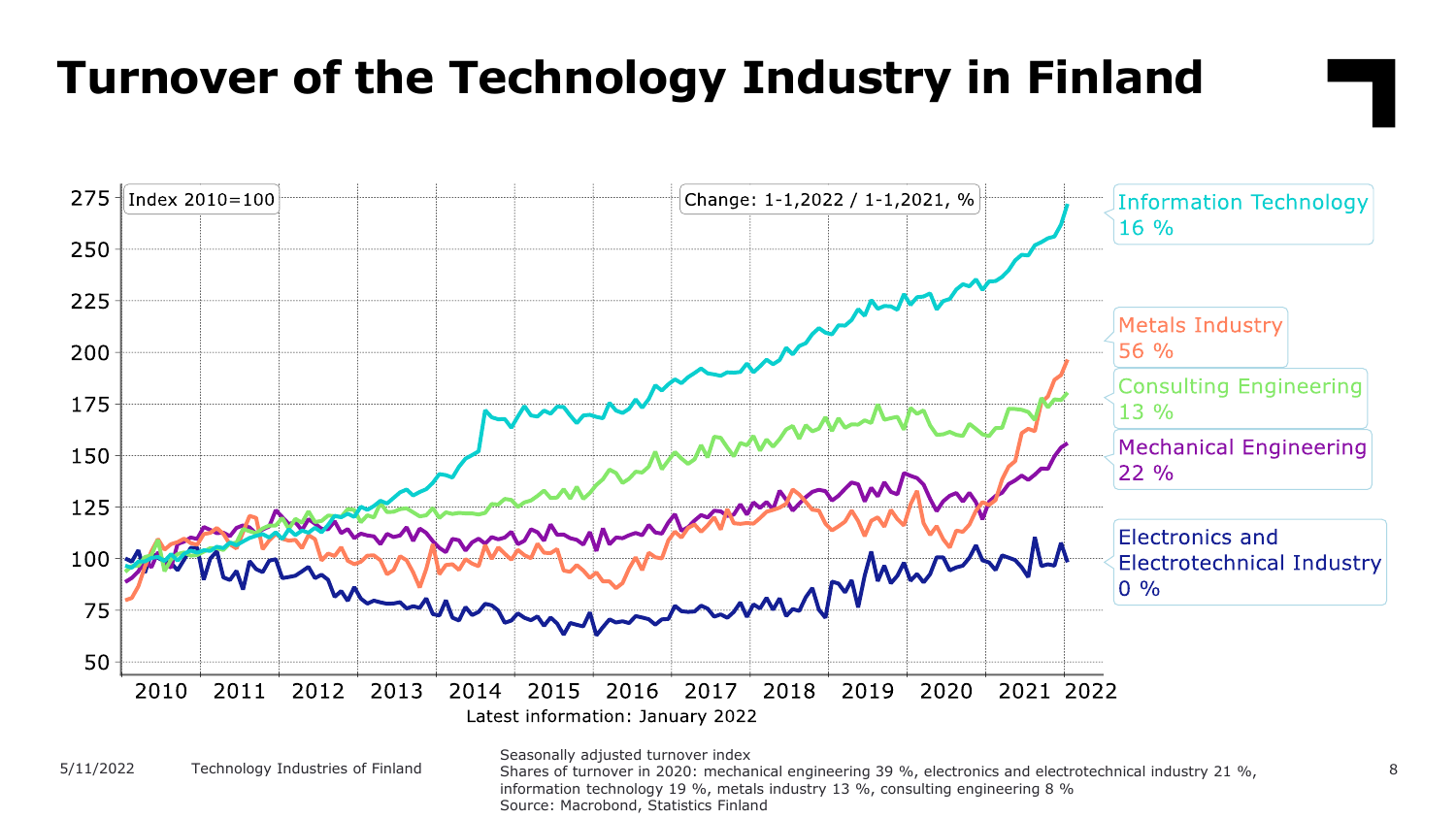#### **Value of new orders in the technology industry\* in Finland** 0 1 000 2 000 3 000 4 000 5 000 6 000 7 000 8 000 9 000 10 000 11 000 12 000 13 000 14 000 15 000 Combined Export Domestic Million euros, at current prices Change: I,2022 / I,2021 I,2022 / IV,2021 Export:  $+17 \%$   $-28 \%$ Domestic:  $-14\%$   $-19\%$  $Combined:$   $+9\%$   $+9\%$   $-26\%$ \*) Excl. metals industry, game industry and data center companies 2010 2011 2012 2013 2014 2015 2016 2017 2018 2019 2020 2021 2022

#### Technology Industries of Finland 5/11/2022

Source: The Federation of Finnish Technology Industries' order book survey's respondent companies, 9 latest observation January-March 2022.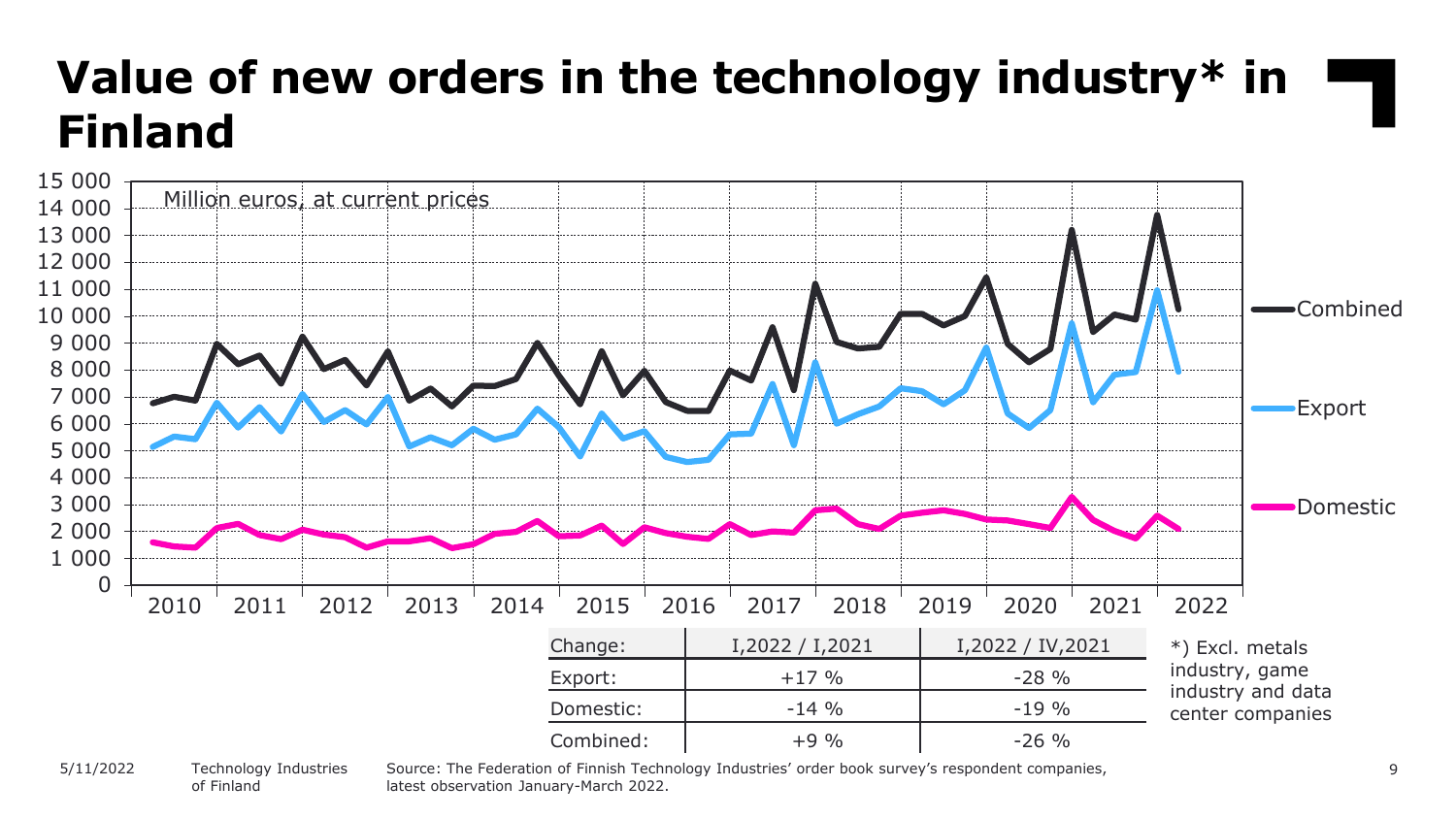

of Finland

latest observation 31st March 2022.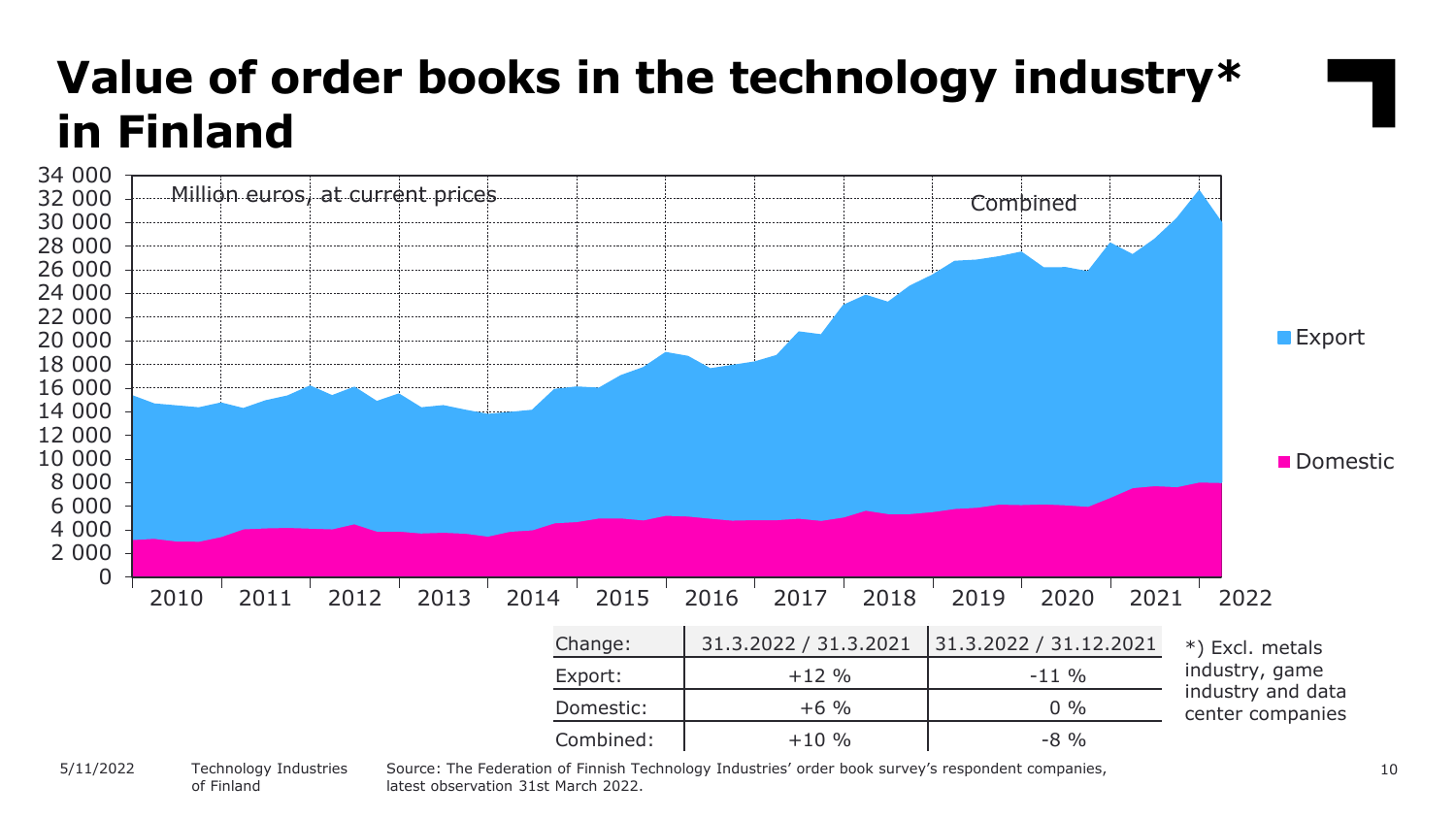#### **Value of new orders in the electronics and electrotechnical industry in Finland**



Technology Industries of Finland 5/11/2022

Source: The Federation of Finnish Technology Industries' order book survey's respondent companies, latest observation January-March 2022.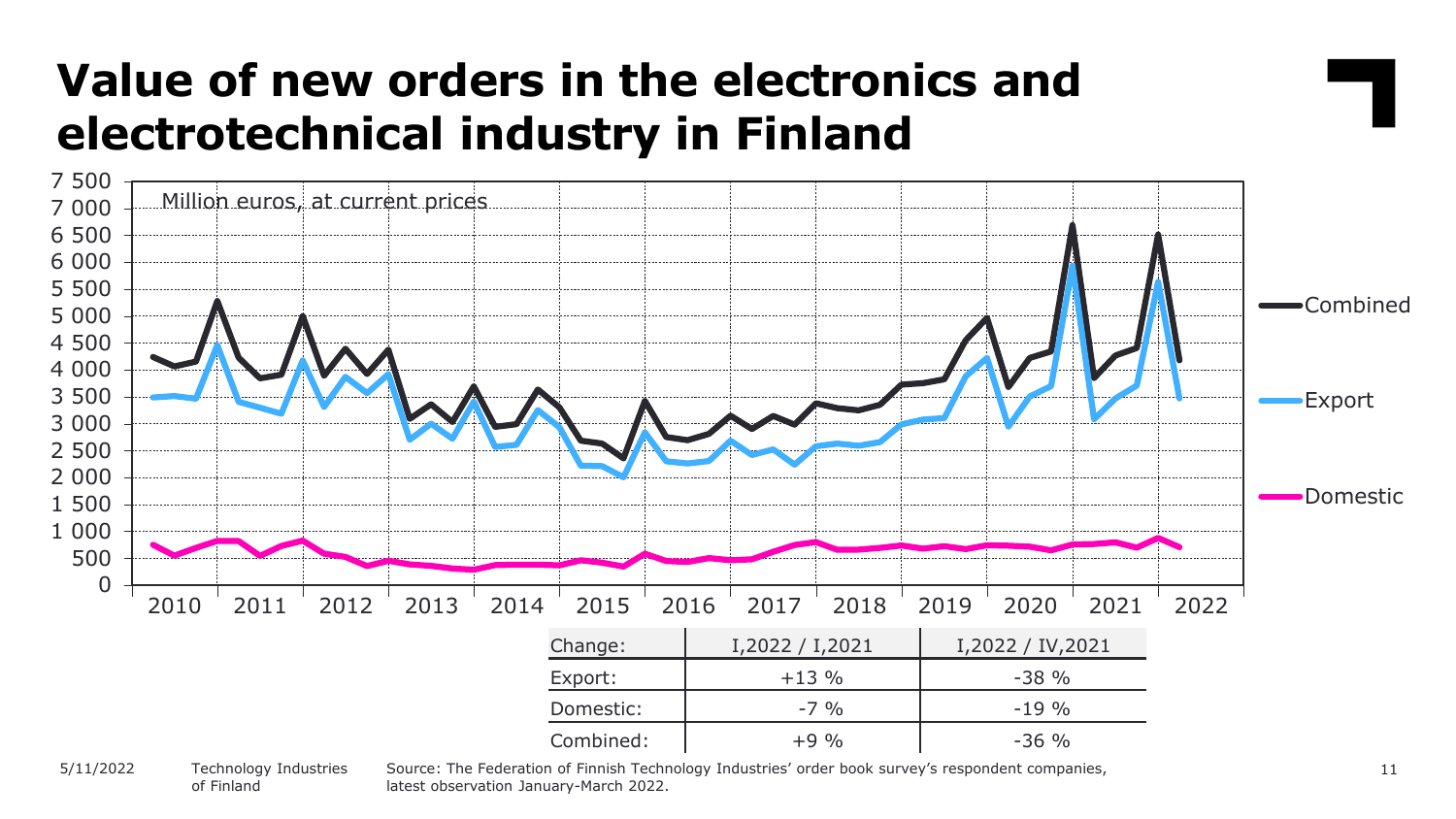### **Value of order books in the electronics and electrotechnical industry in Finland**



of Finland

Source: The Federation of Finnish Technology Industries' order book survey's respondent companies, latest observation 31st March 2022.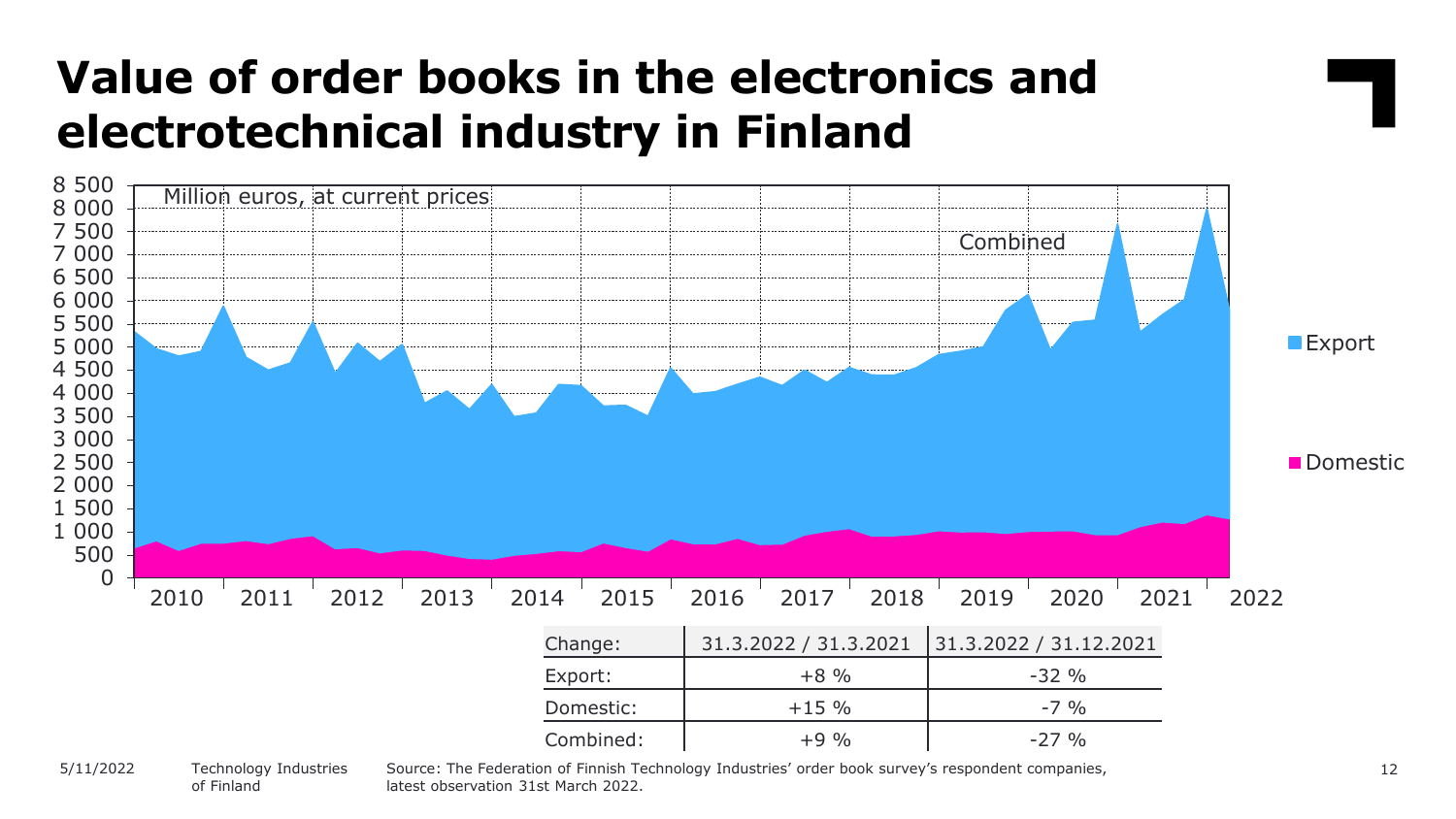# **Value of new orders in the mechanical engineering in Finland**



#### Technology Industries of Finland 5/11/2022

Source: The Federation of Finnish Technology Industries' order book survey's respondent companies, latest observation January-March 2022.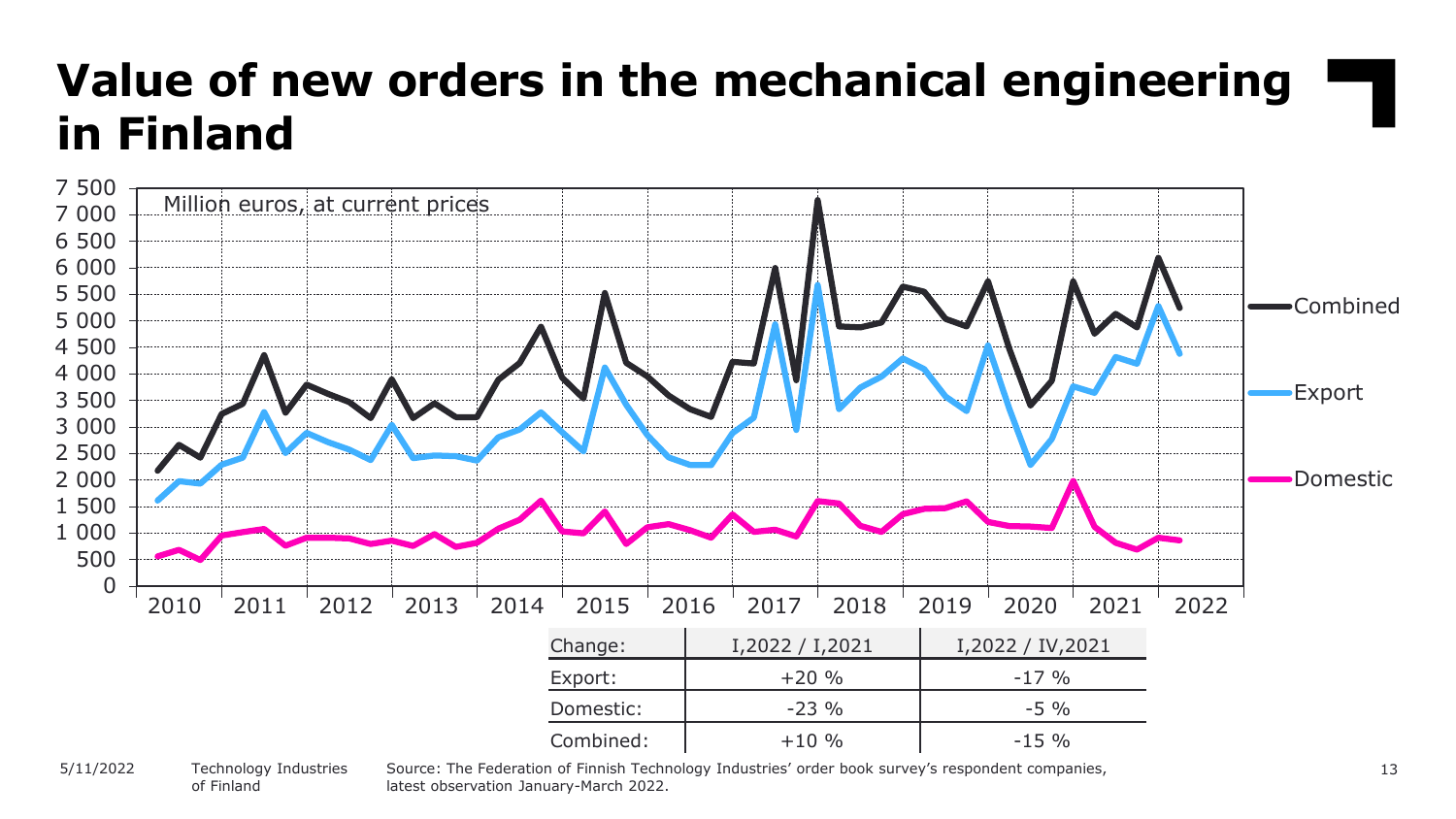# **Value of order books in the mechanical engineering in Finland**



#### Technology Industries of Finland 5/11/2022

latest observation 31st March 2022.

Source: The Federation of Finnish Technology Industries' order book survey's respondent companies,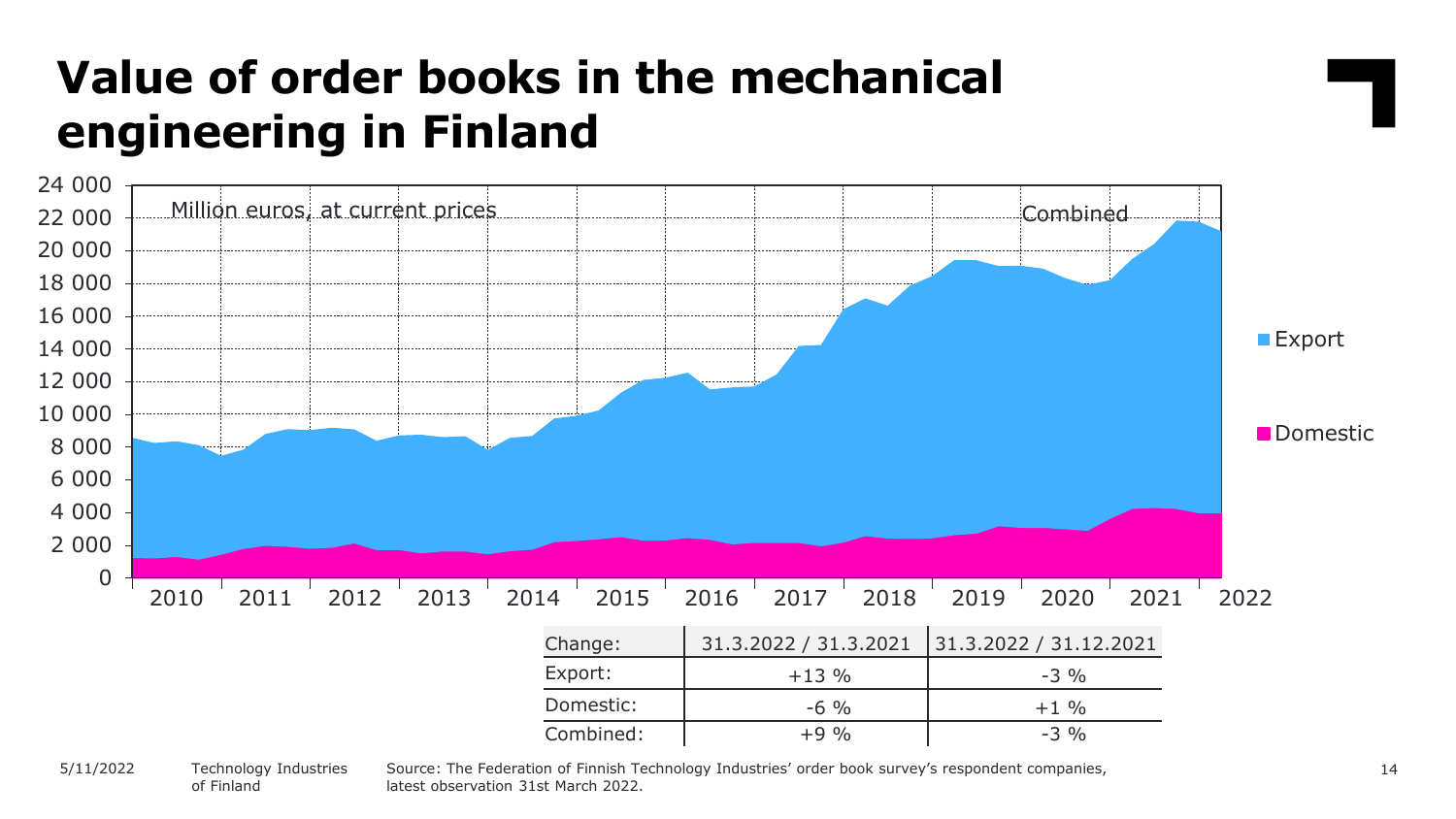#### **Turnover of the metals industry in Finland**

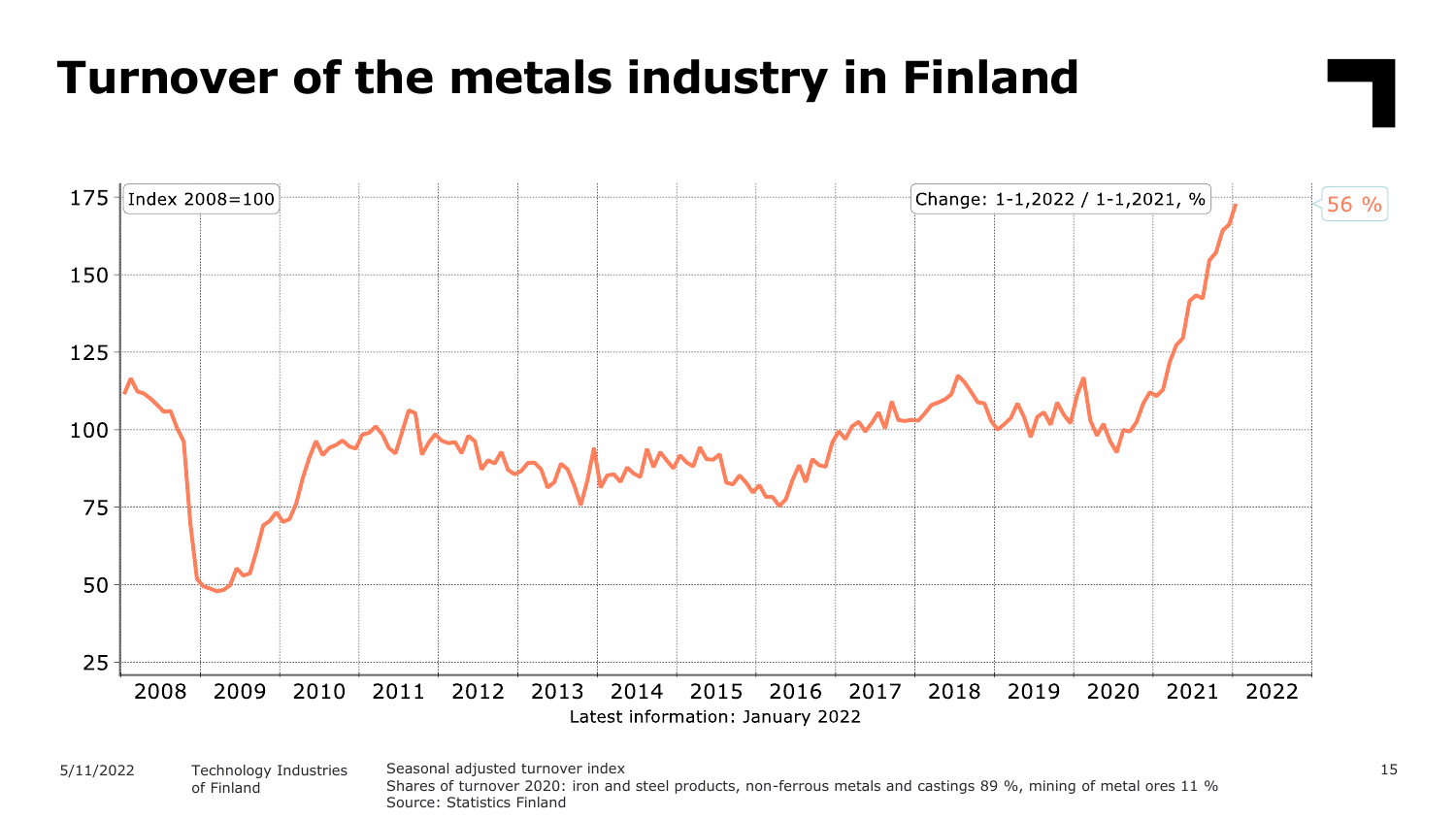# **Production volume of the metals industry in Finland**



Seasonal adjusted volume index 16 Shares of turnover 2020: iron and steel products, non-ferrous metals and castings 89 %, mining of metal ores 11 % Source: Statistics Finland 5/11/2022 Technology Industries of Finland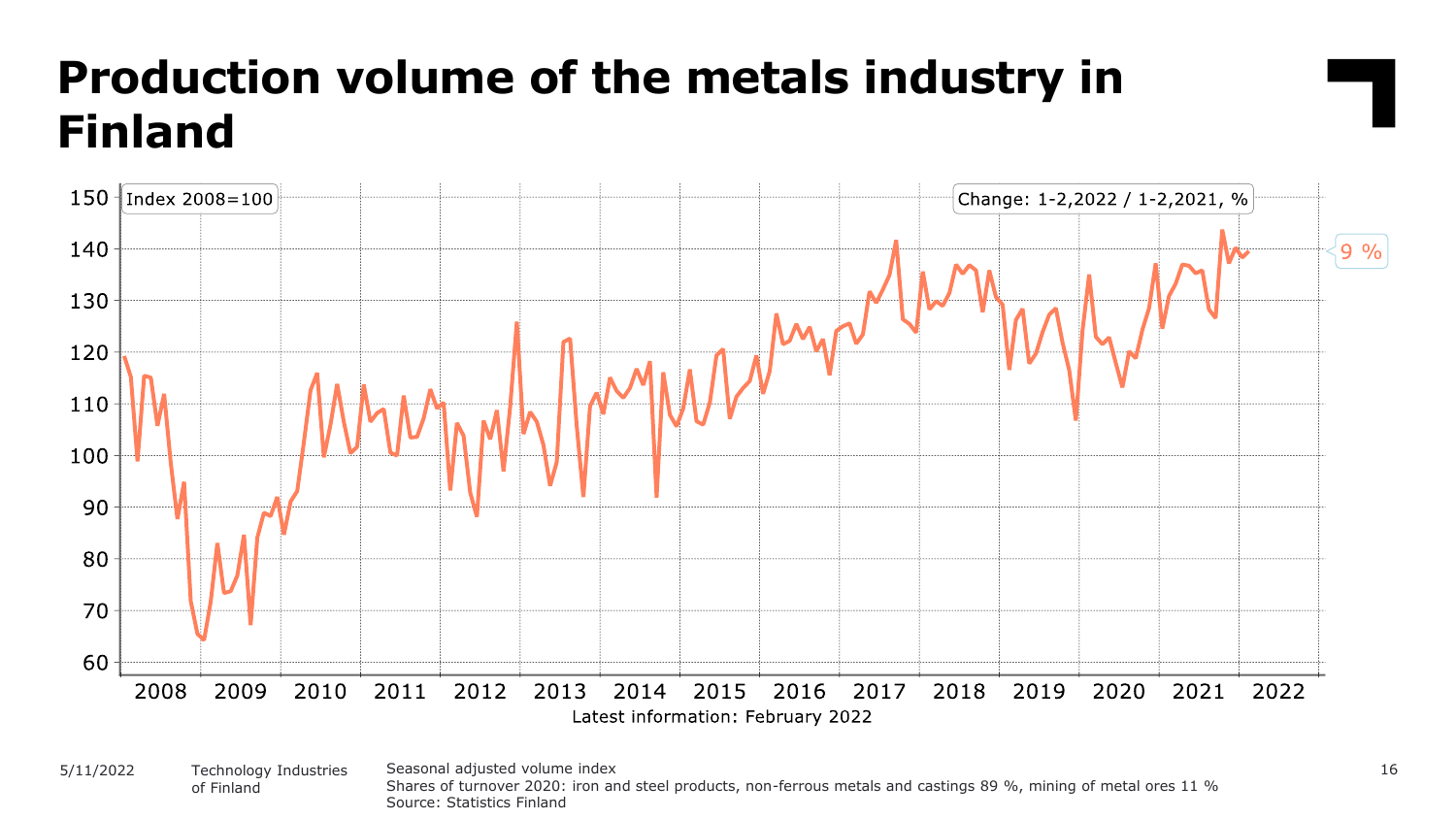# **Value of new orders in the consulting engineering in Finland**



#### Technology Industries of Finland 5/11/2022

Source: The Federation of Finnish Technology Industries' order book survey's respondent companies, latest observation January-March 2022.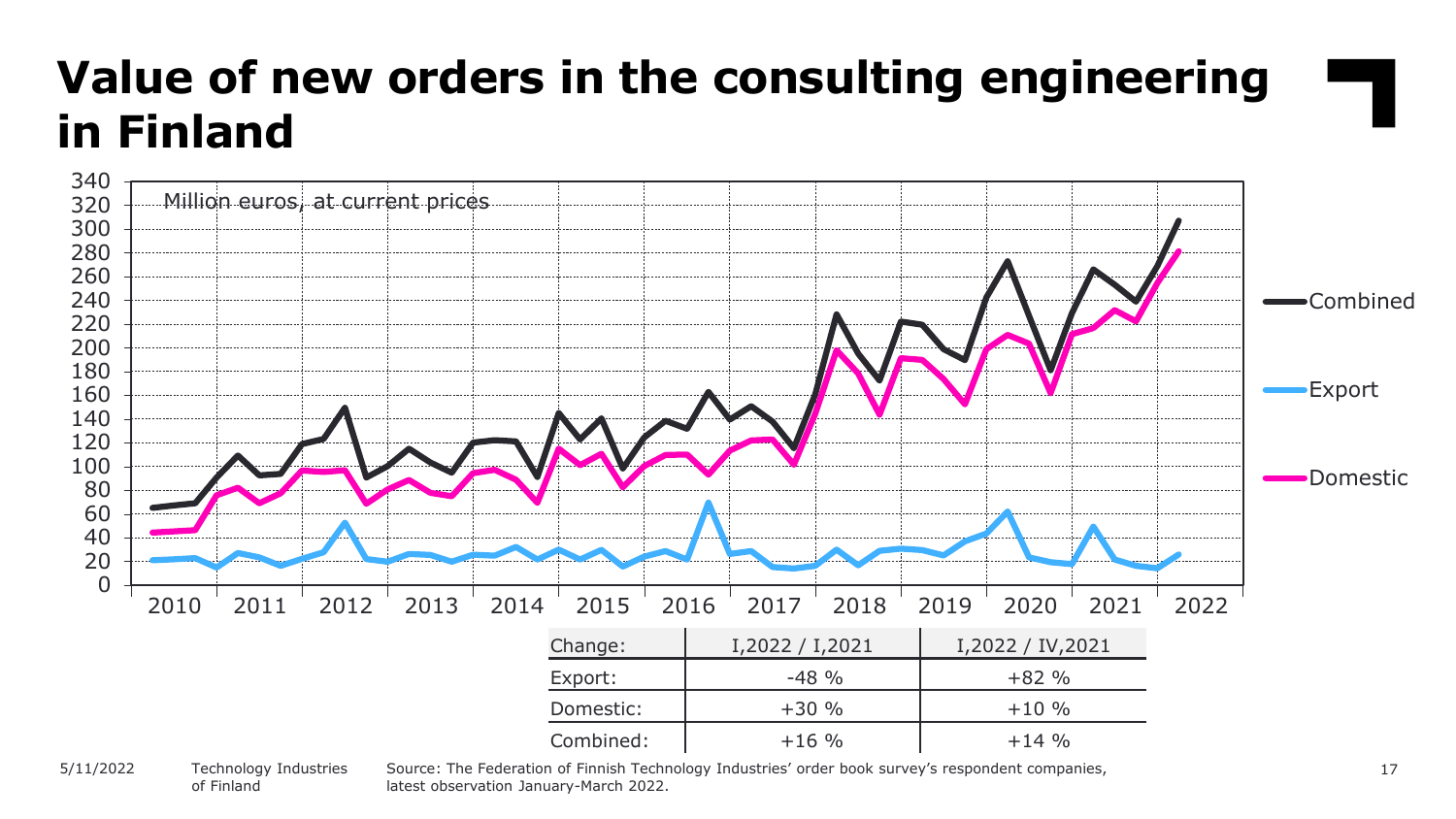# **Value of order books in the consulting engineering in Finland**



of Finland

Source: The Federation of Finnish Technology Industries' order book survey's respondent companies, latest observation 31st March 2022.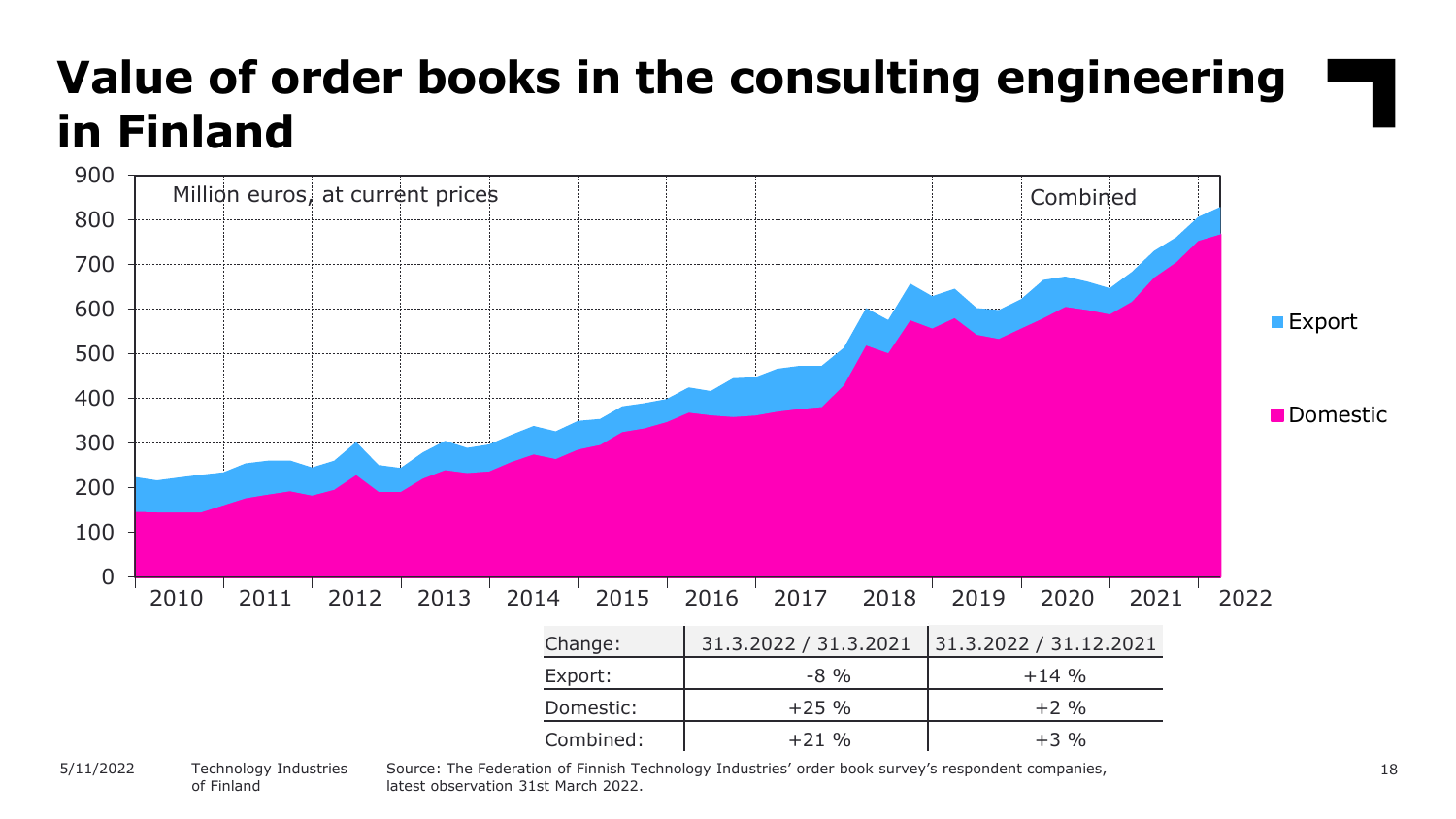# **Value of new orders in the information technology\* in Finland**



\*) Excl. game industry and data center companies

Source: The Federation of Finnish Technology Industries' order book survey's respondent companies, latest observation January-March 2022. Technology Industries of Finland 5/11/2022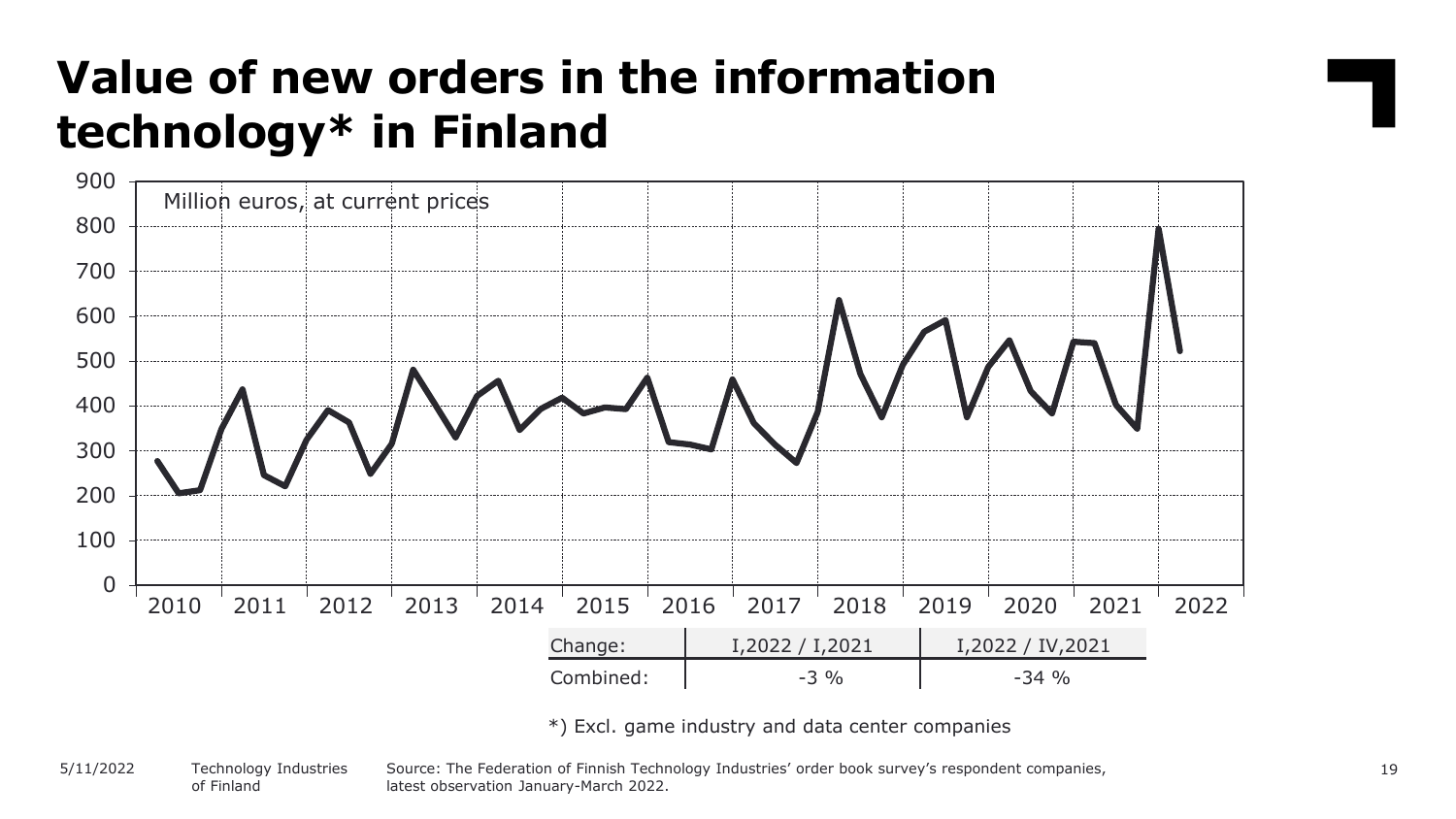### **Value of Order Books in the Information Technology\* in Finland**



Source: The Federation of Finnish Technology Industries' order book survey's respondent companies, latest observation 31st March 2022. Technology Industries of Finland 5/11/2022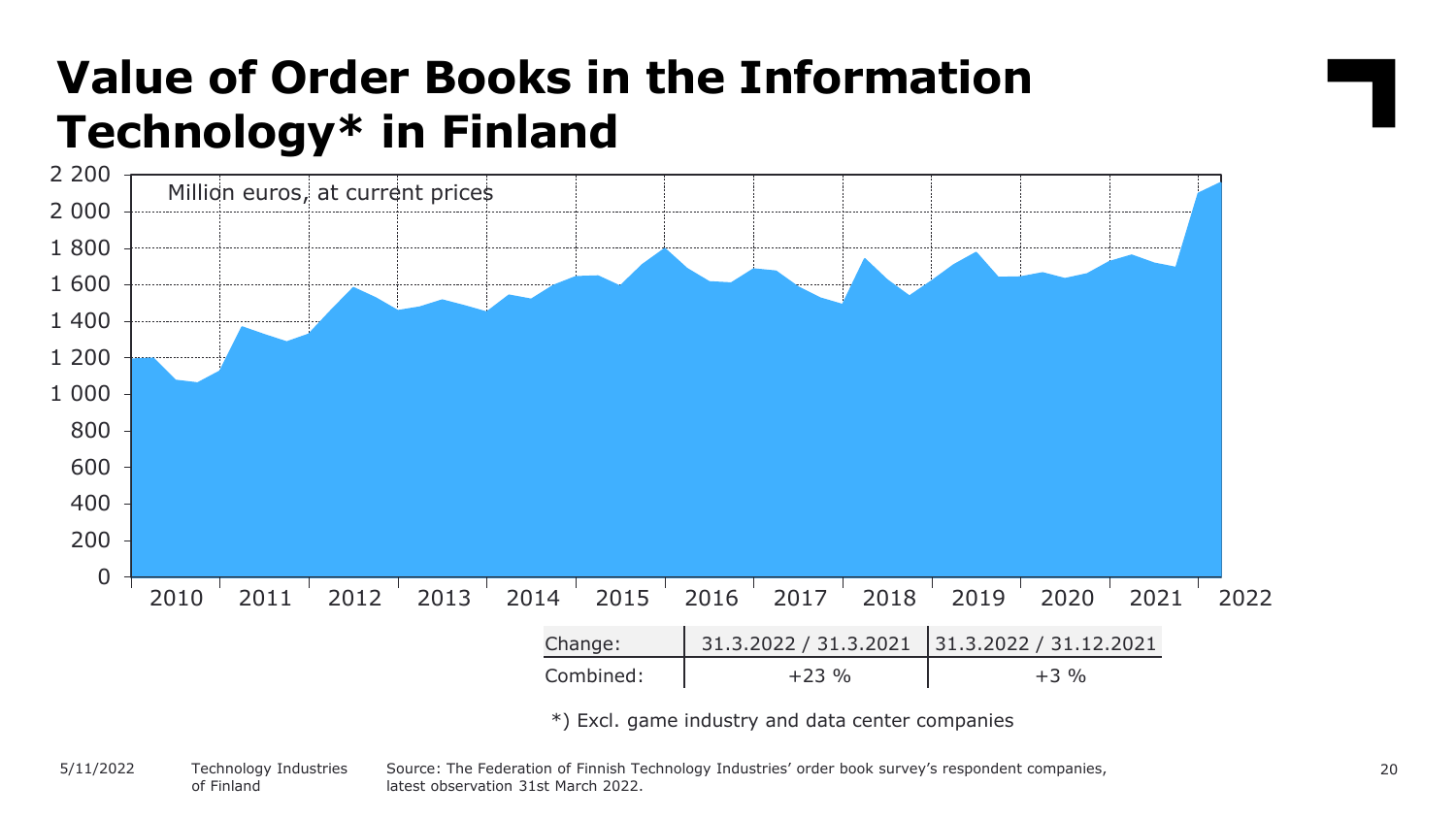#### **Headcount in foreign subsidiaries returned to precorona levels last year**

1,600 employees affected by temporary or part-time layoffs 31st March 2022

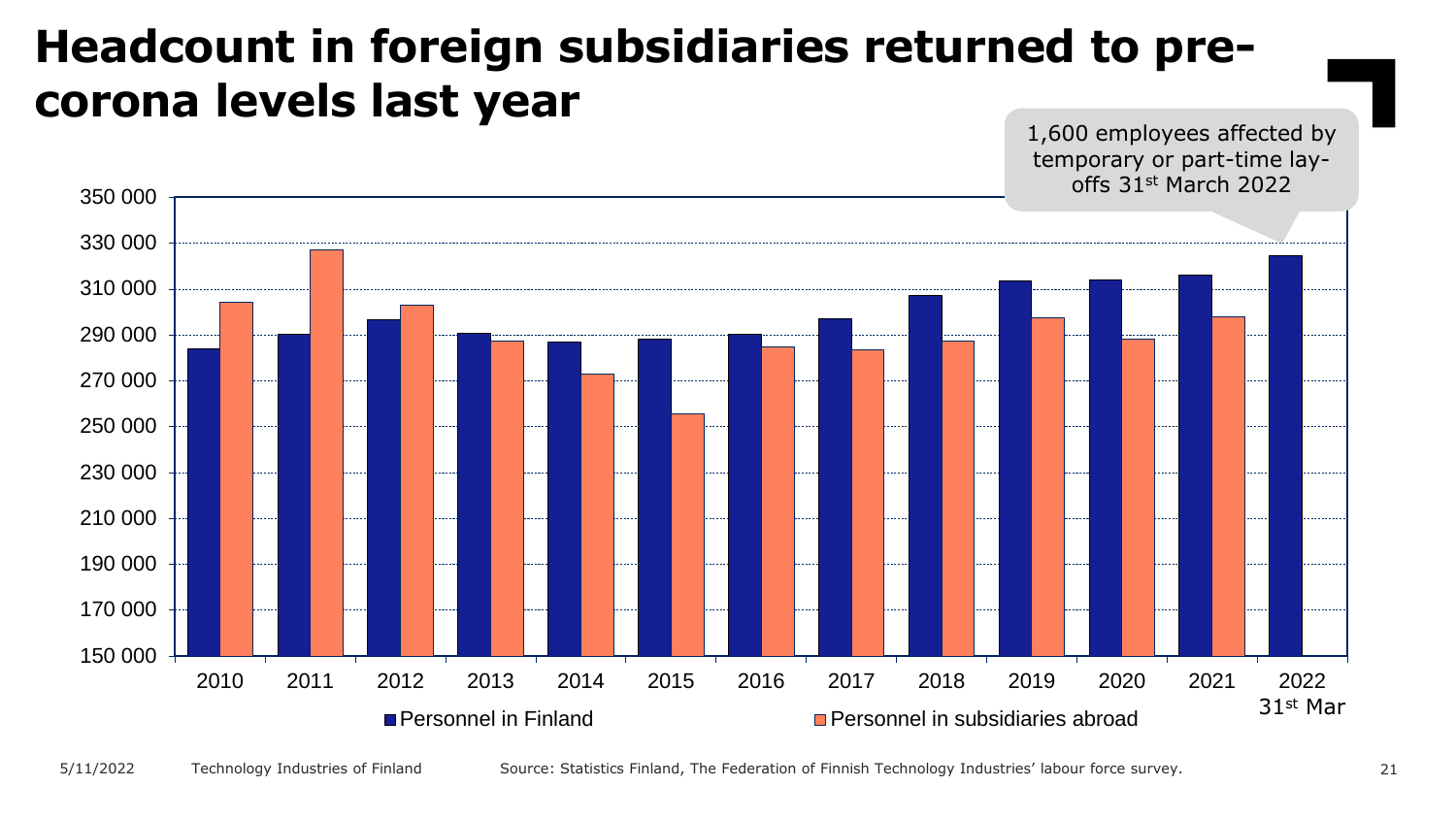#### **The number of staff in the technology industry in Finland grew swiftly in the beginning of the year, record number of recruitments**

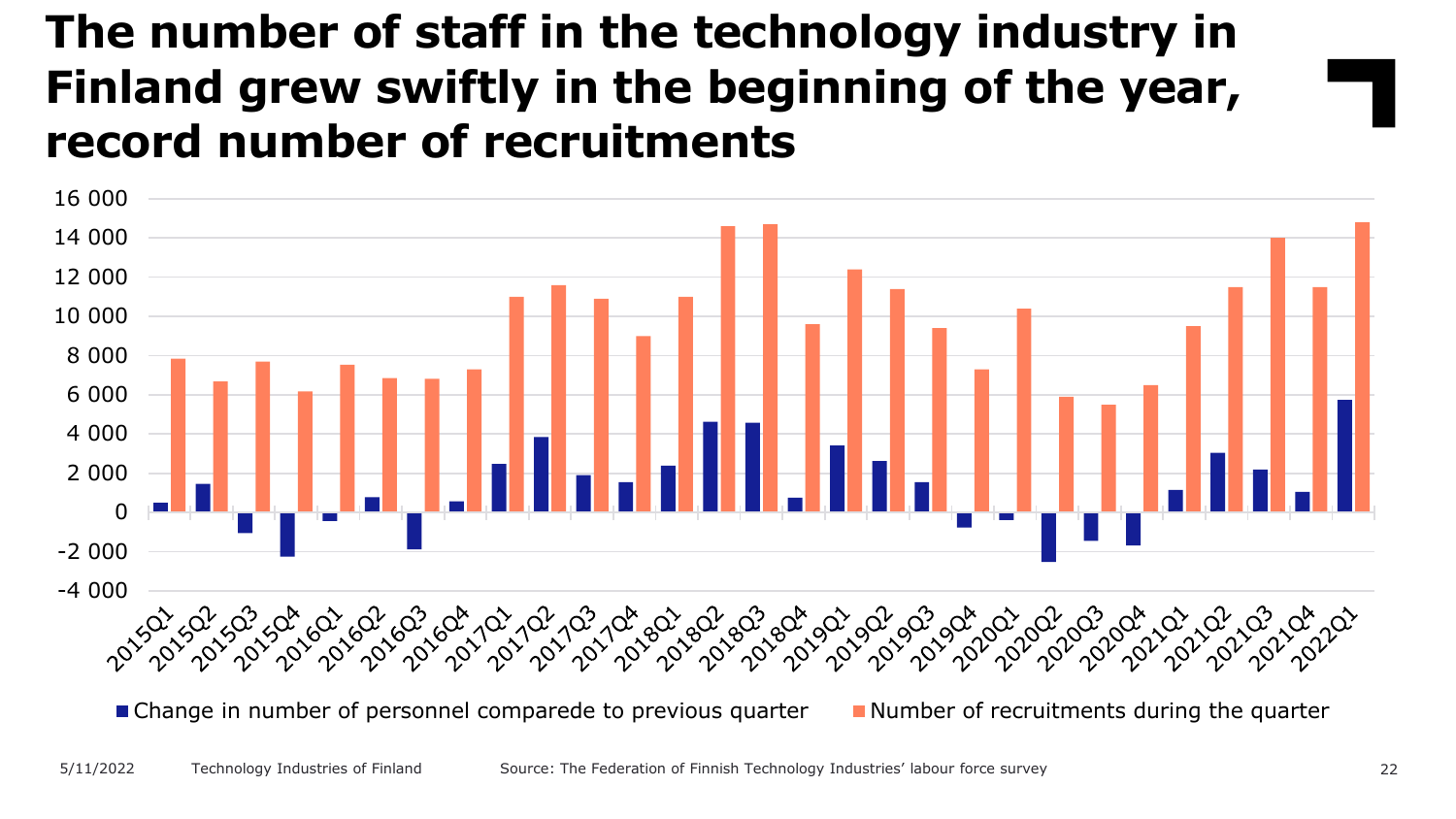#### **Technology Industry Personnel in Subsidiaries Abroad by Industry**